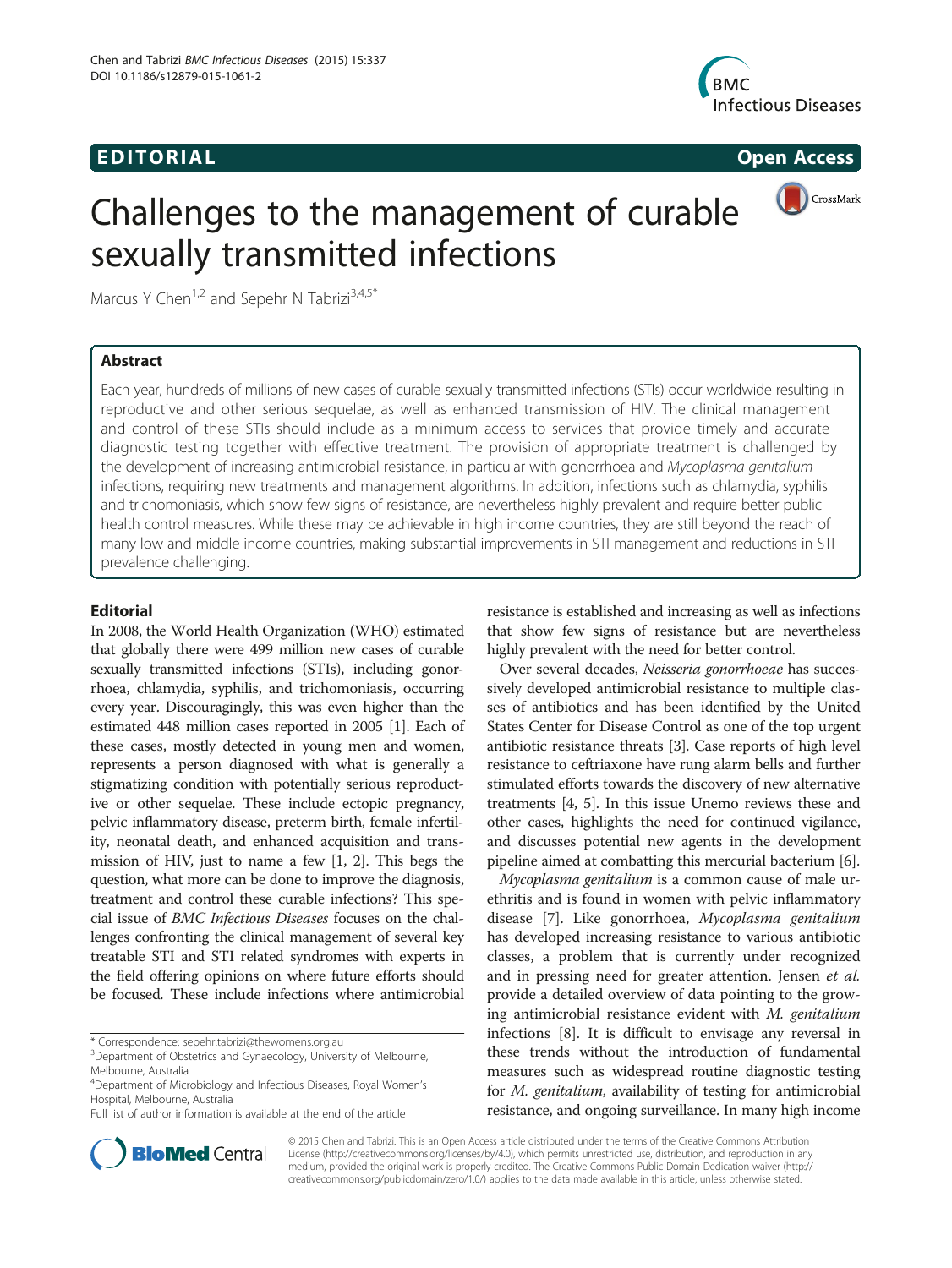countries these are in place for gonorrhoea but notably absent for M. genitalium.

Moi et al. explore the treatment implications of M. genitalium resistance further in their proposed guidance on the clinical management of men presenting with non-gonococcal urethritis, one of the most common STI related syndromes [[9\]](#page-2-0). This currently presents a major clinical challenge as most urethral chlamydia will clear with azithromycin or doxycycline but both of these antibiotics are becoming increasingly ineffective at eliminating M. genitalium urethritis. Moi et al. float the idea of withholding treatment from men presenting with nongonococcal urethritis until a diagnosis of chlamydia or M. genitalium is confirmed by laboratory testing. This concept is worthy of further exploration and may need to be tailored to different clinical settings. Better drugs and more rational management algorithms for nongonococcal urethritis are needed.

While antimicrobial resistance to chlamydia is fortunately not currently contributing to the treatment failures to any significant extent, there continues to be uncertainty over whether single dose azithromycin, which has been the mainstay of treatment for uncomplicated genital chlamydial infections for many years, or doxycycline, should be the preferred treatment for chlamydia [[10](#page-2-0)]. The question of whether doxycycline should replace single dose azithromycin as first line therapy for non-gonococcal urethritis in men based on efficacy against chlamydia and possible induction of macrolide resistant M. genitalium warrants further investigation [\[10\]](#page-2-0). A growing number of observational studies have suggested that azithromycin is inferior to doxycycline for the treatment of rectal chla-mydia [\[11\]](#page-2-0). Kong *et al.* delve into these issues in their review of chlamydia treatment and call for randomized controlled trials to definitively determine if doxycycline should replace single dose azithromycin for the treatment of rectal chlamydia [[12](#page-2-0)]. Several studies have pointed to rectal chlamydia being prevalent among not only men who have sex with men, but also women [\[13](#page-2-0)].

Globally, syphilis remains a pressing concern with international data indicating a resurgence of syphilis among men who have sex with men and unacceptably high rates of congenital syphilis [\[14, 15](#page-2-0)]. To highlight the magnitude of this, the WHO estimated that in 2008 syphilis infections in pregnancy led to 305,000 fetal and neonatal deaths and 215,000 infants at risk of dying from prematurity, low birth weight or congenital syphilis worldwide [[1](#page-2-0)]. Syphilis also drives acquisition of HIV infections, worrying as both syphilis and HIV are overrepresented in many populations of MSM [\[16](#page-2-0)]. In their review on the challenges in the management of adult syphilis, Tuddenham et al. revisit whether standard treatments for syphilis are adequate in HIV positive patients [[17\]](#page-2-0). They also discuss uncertainty over the management of patients who remain

serofast following syphilis treatment and developments in laboratory diagnostics.

Given the extraordinarily high global prevalence of Trichomonas vaginalis and its potential to promote HIV transmission, further investment into the optimal diagnosis, treatment, and control of T. vaginalis is clearly needed. Kissinger provides a comprehensive review on the epidemiology, diagnosis and management of this in-fection [[18\]](#page-2-0). The fact that T. vaginalis screening of HIV positive women in the US alone would save an estimated \$160 million in lifetime costs from new HIV infections prevented underscores the public health importance of the optimal detection and management of this protozoal infection [\[19\]](#page-2-0).

While not usually regarded as a curable STI, bacterial vaginosis is common among women presenting with vaginal discharge and linked to reproductive sequelae and enhanced HIV transmission [\[20, 21\]](#page-2-0). Bradshaw et al. discuss emerging areas for research into bacterial vaginosis aimed at reducing recurrence of this condition which is common following treatment [\[22](#page-2-0)]. These include studies to help elucidate the postulated role of reinfection from sexual partners, vaginal microbiota, and vaginal biofilm in the pathogenesis of bacterial vaginosis and possible interventions targeting these.

The WHO global strategy for the prevention and control of STI stipulates that comprehensive STI management should include as a minimum, accurate diagnosis by syndrome or laboratory diagnosis, plus effective treatment to prevent complications and further transmission [[23\]](#page-2-0). While laboratory testing is taken for granted in high income countries, they are still beyond the reach of many low and middle income countries. Better performing point of care tests and use of self-collected sampling for several STI bring some hope of more access to diagnostic testing. Similarly, while reasonable adherence by health providers to local treatment guidelines governing antibiotic use for STI should be expected in well-resourced countries, less regulated use of antibiotics in resource limited settings threatens to only compound antimicrobial resistance. Stark differences in levels of health funding, health service infrastructure, together with what is often a low priority for STI on the political agenda, means meaningful improvements in STI management with reductions in STI prevalence will for the foreseeable future remain challenging.

#### Competing interests

The authors declared that they have no competing interests.

#### Authors' contributions

MC and ST both contributed to the drafting and writing of the editorial and approve of the final version.

#### Acknowledgments

We wish to thank David Lewis for his comments on the editorial.